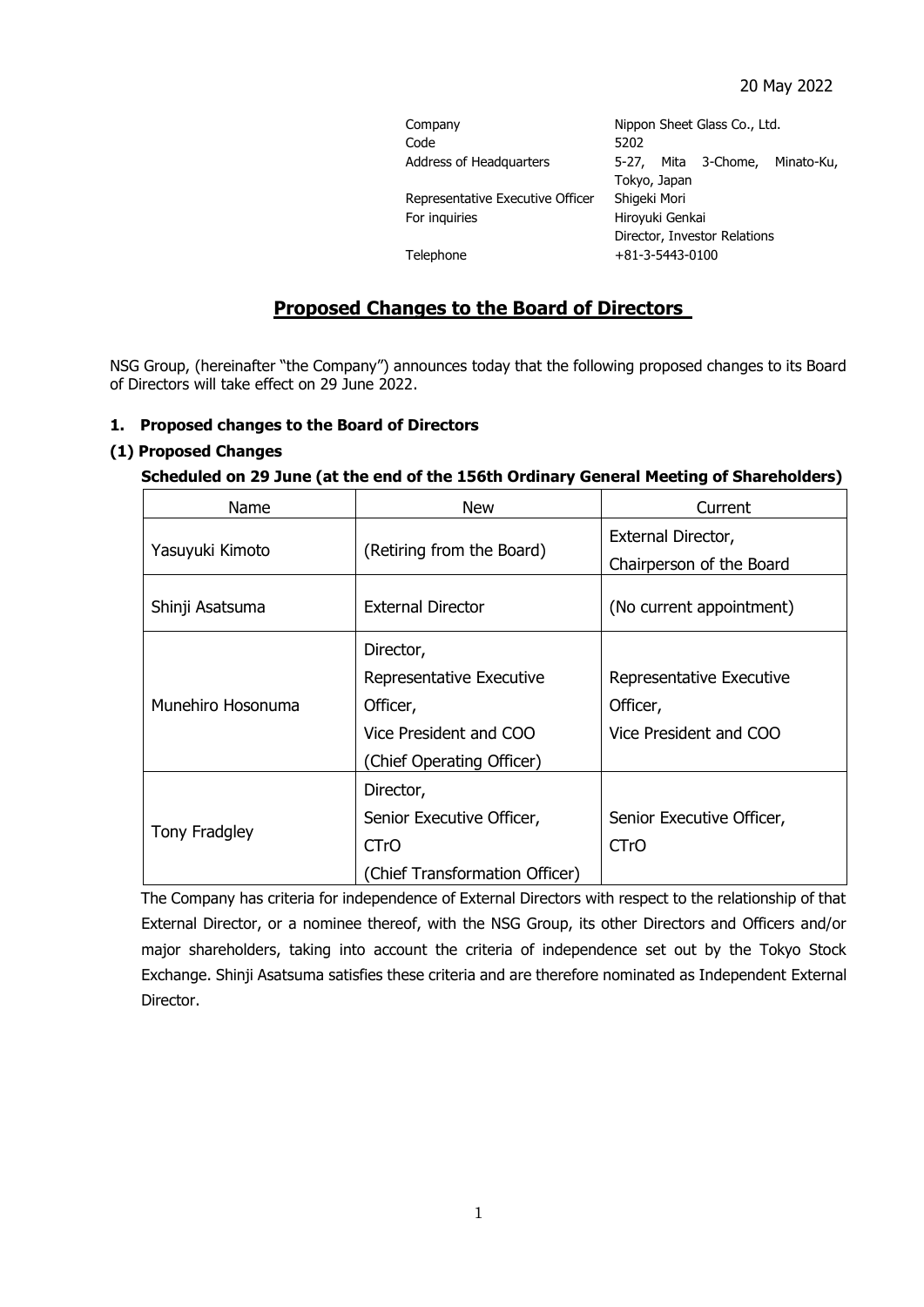# **(2) Profile of Nominees**

Shinji Asatsuma

| [Date of Birth] 2 February 1961 |                                                                                    |
|---------------------------------|------------------------------------------------------------------------------------|
| April 1984                      | Joined Kansai Paint                                                                |
| April 2012                      | Executive Officer, General Manager Corporate Planning Office                       |
| <b>April 2015</b>               | Managing Executive Officer, General Manager International Div.                     |
| June 2016                       | Director, Managing Executive Officer, General Manager Administration Div.          |
| April 2018                      | Director, Managing Executive Officer, in charge of Management, Corporate Planning, |
|                                 | IS, Human Resources Planning, General Manager Administration Div.                  |
| June 2019                       | External Director, Kyushu Railway Company (Present)                                |

# Munehiro Hosonuma

|                                              | [Date of Birth] 27 November 1972                                               |
|----------------------------------------------|--------------------------------------------------------------------------------|
| [Biography]                                  |                                                                                |
| April 1998                                   | Joined Nikken Sekkei Ltd                                                       |
| July 2005                                    | Joined Boston Consulting Group                                                 |
| October 2010                                 | Joined Sumitomo 3M Limited (Currently 3M Japan Limited)                        |
|                                              | Business Development Senior Manager, Display and Graphics Business Group       |
| September 2013                               | General Manager, Cleaning and Workplace Safety Division of Sumitomo 3M Limited |
| April 2017                                   | General Manager, Infection Prevention Division of 3M Japan Limited             |
| August 2018                                  | Joined the Company                                                             |
|                                              | Senior Corporate Officer, CCPO (Chief Corporate Planning Officer)              |
| January 2021                                 | Senior Executive Officer, Head of Architectural Glass SBU                      |
| April 2022                                   | Representative Executive Officer, Vice President and COO (Present)             |
| Tony Fradgley<br>[Date of Birth] 4 June 1968 |                                                                                |
| [Biography]                                  |                                                                                |
| January 1989                                 | Joined RAC Motoring Services Ltd.                                              |
| November 1994                                | Finance Manager, Operations                                                    |
| September 1996                               | Joined GE Capital (CTR Ltd. & TIP Trailer Rental Ltd.) Financial Controller    |
| September 1998                               | Joined Pilkington plc (Currently Pilkington Group Ltd.)                        |
|                                              | Financial Controller, Automotive (hereafter "Auto") AGR Europe                 |
| January 2004                                 | Finance Director, Auto UK and Auto AGR Europe                                  |
| January 2006                                 | Finance Director, Auto AGR                                                     |
| September 2007                               | Managing Director, Auto AGR Europe                                             |
| February 2012                                | Senior Corporate Officer, Head of Auto AGR                                     |
| <b>April 2015</b>                            | Senior Corporate Officer, Head of Auto AGR and Auto OE                         |
| April 2016                                   | Executive Officer, Head of Auto AGR and Auto OE                                |
| June 2019                                    | Senior Executive Officer, Head of Auto AGR and Auto OE                         |
| October 2020                                 | Senior Executive Officer, CTrO (Present)                                       |